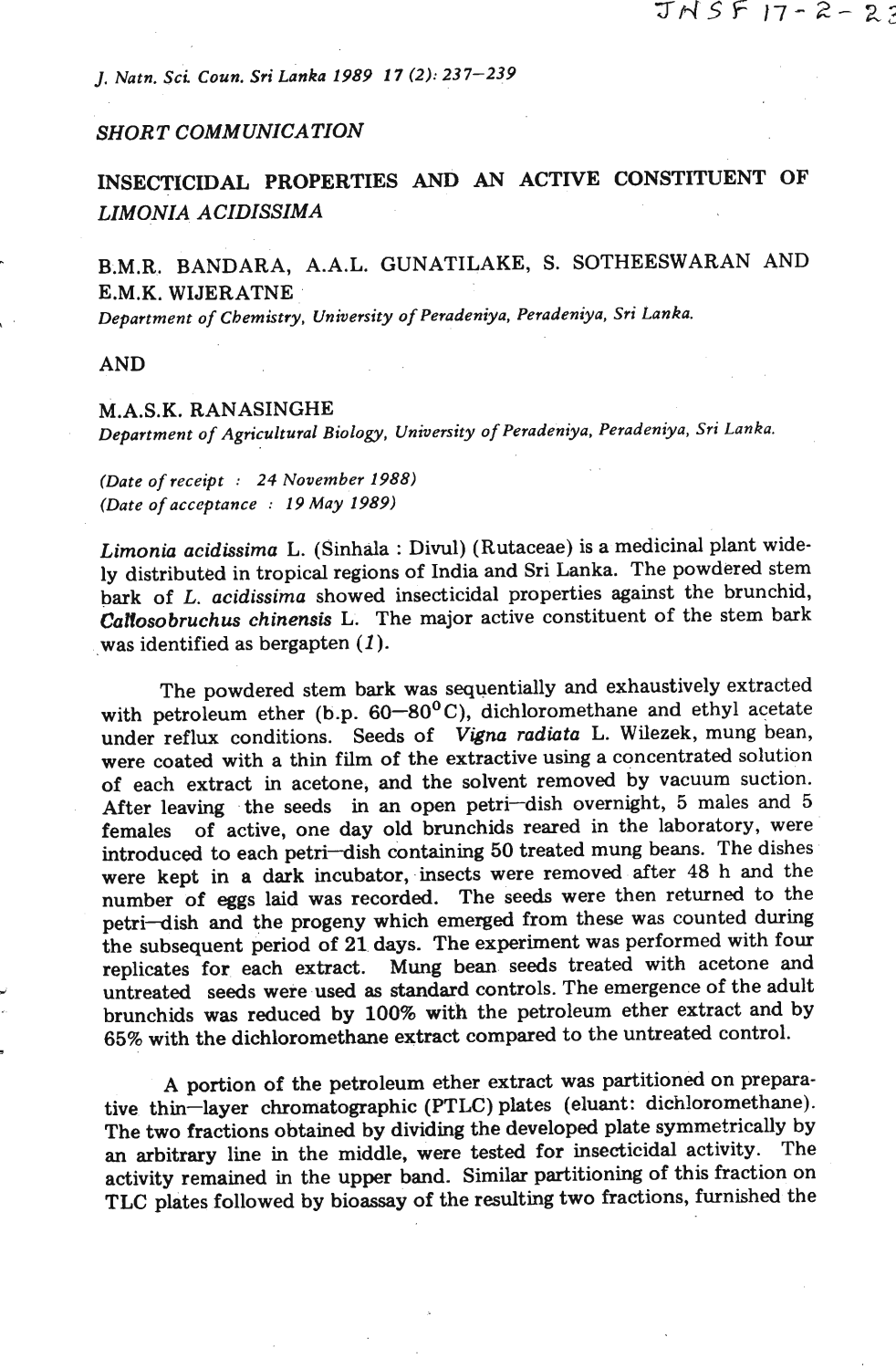active component again in the upper band. Further purification of the active fraction by TLC gave two white crystalline compounds as major constituents The more polar compound  $(C_1 \nvert_2 H_8 O_4)$ , m.p.  $189-190^{\circ}$ C, was identified as the more polar compound  $(C_1 \nvert_2 H_8 O_4)$ , m.p.  $189-190^{\circ}$ C, was identified as bergapten (1) from spectroscopic data<sup>3</sup> (UV,IR, <sup>1</sup>H-NMR bergapten (1) from spectroscopic data<sup>3</sup> (UV, IR, <sup>1</sup>H-NMR and Mass) The<br>less polar compound, m.p.  $162 - 163^{\circ}$ C, was found to be psoralen (2) less polar compound, m.p.  $162 - 163^{\circ}$ C, was found to be psoralen (2) by comparison (UV,IR, <sup>1</sup>H-NMR and m.p.) with an authentic sample.<sup>1</sup>



 $R = OMe$  $\overline{2}$  $R=H$ 

Bergapten  $(1)$  and psoralen  $(2)$  were tested for insecticidal activity against  $C$ . chinensis. Bergapten  $(1)$  reduced the emergence of the adults by 100% (0.1  $mg g^{-1}$  of seeds) while psoralen. (2) was found to be inactive. From examination of the eggs under the microscope, it appears that the mode of action is ovicidal. Previous studies have shown that bergapten is phototoxic and photomutagenic in the green algae Chlamydomonas reinhardii<sup>5</sup>, and toxic to toads, the fish Lebiscus reticulatus, and to the snail Biomphalaria boissi, an intermediate host in schistosomiasis. $^{4}$ 

Bergapten has been found to occur in several species of the plant families, Umbelliferae (160 species), Rutaceae (40 species), Pittosporaceae (10 species) and Moraceae (7 species).<sup>4</sup> This compound has also been isolated from the leaves and the root bark of  $L$ . acidissima.<sup>2,6</sup>